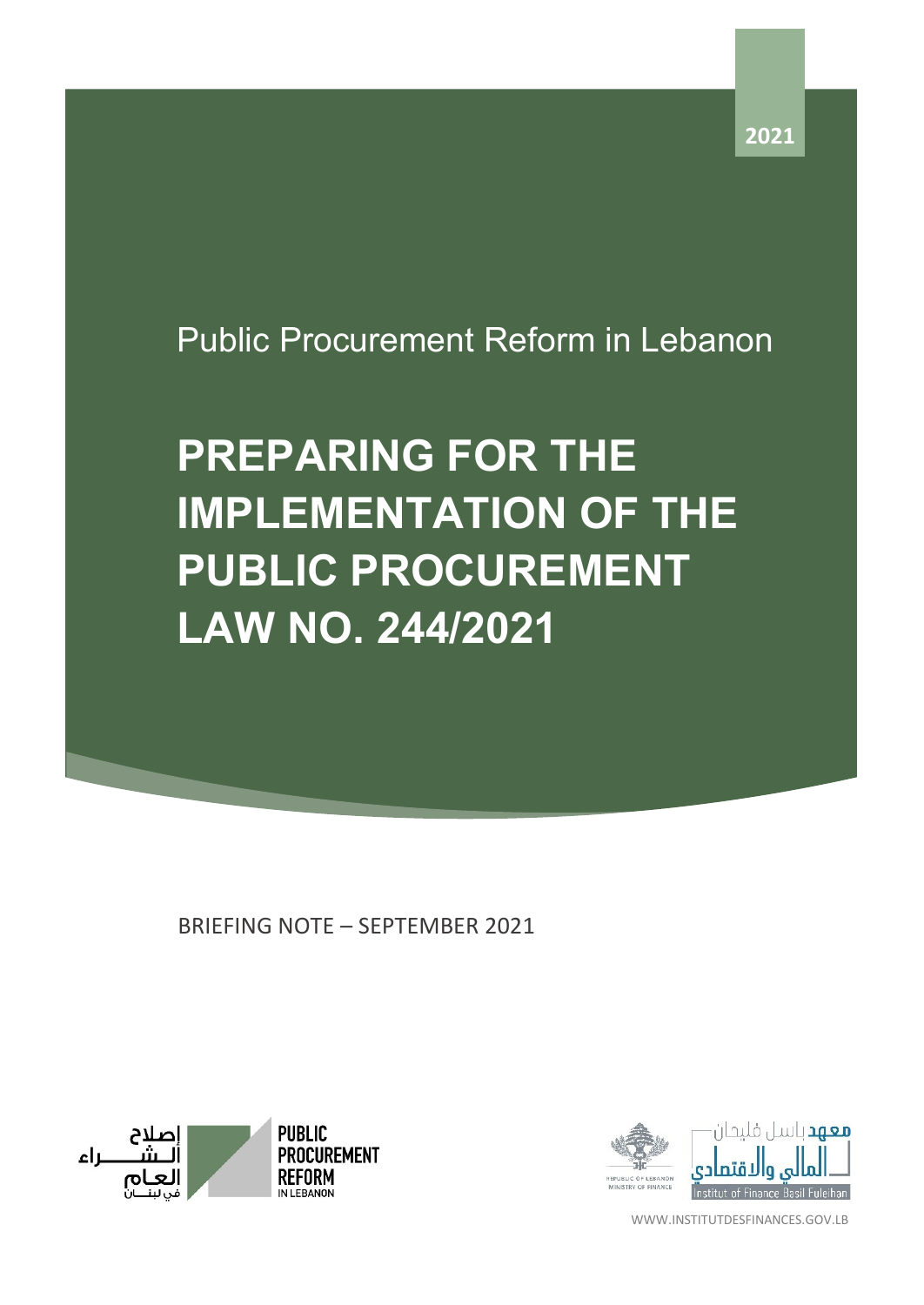## **LATEST DEVELOPMENTS | JULY – SEPTEMBER 2021**

Amidst challenges of many folds and a multi-facet economic and financial crisis considered by the World Bank as the third severe crisis across the globe since the 19th century, Lebanon was able to mark a key milestone on the path of needed structural reforms.

**The Public Procurement Law in Lebanon no. 244/2021 was issued on July 19, 2021 and published in the Official Gazette on July 29, 2021.** The law was drafted, discussed and promulgated **in light of international standards and guidelines,** and based on the **recommendations of Lebanon's MAPS assessment,** with a continuous technical guidance and support from international partners, namely the World Bank, OECD-SIGMA, and the AFD.

**This law is key for Lebanon to improving financial governance, market competition and promote transparency and accountability on the use of taxpayers' money. It ensures a solid, modern and unified legal framework for transform public procurement into a strategic instrument for economic recovery and restoration of investors and citizens' trust.**

Following an appeal before the Constitutional Council, the **Council issued its decision on September 16th preserving the essence of the Public Procurement Law**, with only two minor amendments to the text. This decision confirmed the righteousness of principles advocated by this law and the serious commitment to embark into structural reforms in Lebanon.

The Public Procurement Law enters into force 12 months after the date of its publication; the period is practically now 10 months; thus, **time is very tight to complete all necessary steps and be ready for sound and efficient law implementation in July 2022.**

However, with national budget shortage and unprecedented pressure on public finance, **Lebanon lacks substantial resources** to manage the reform process and mobilize high-level expertise.

## **THE WAY FORWARD**

**The new Government of Lebanon's Declaration, issued on September 16, 2021, clearly commits to pursue efforts to reform Public Procurement including issuing secondary legislations necessary for enactment.** 

The following calendar presents the key actions that the new Government of Lebanon needs to undertake towards the law implementation, and that require efforts, funding, expertise and support from international partners.

| <b>Pillar</b>                                                                 | <b>Action</b>                                                                                                                                                                                                      | To be completed<br>bν |
|-------------------------------------------------------------------------------|--------------------------------------------------------------------------------------------------------------------------------------------------------------------------------------------------------------------|-----------------------|
| <b>National Action Plan for</b><br><b>Public Procurement</b><br><b>Reform</b> | 1- Council of Ministers to issue a decision to endorse<br>the National Action Plan and call for the donor<br>community to provide necessary funding                                                                | December 2021         |
|                                                                               | 2- Council of Ministers to issue a decision to set up an<br>inter-ministerial committee chaired by the Minister of<br>finance and a technical committee headed by MoF/IoF<br>to implement the National Action Plan | December 2021         |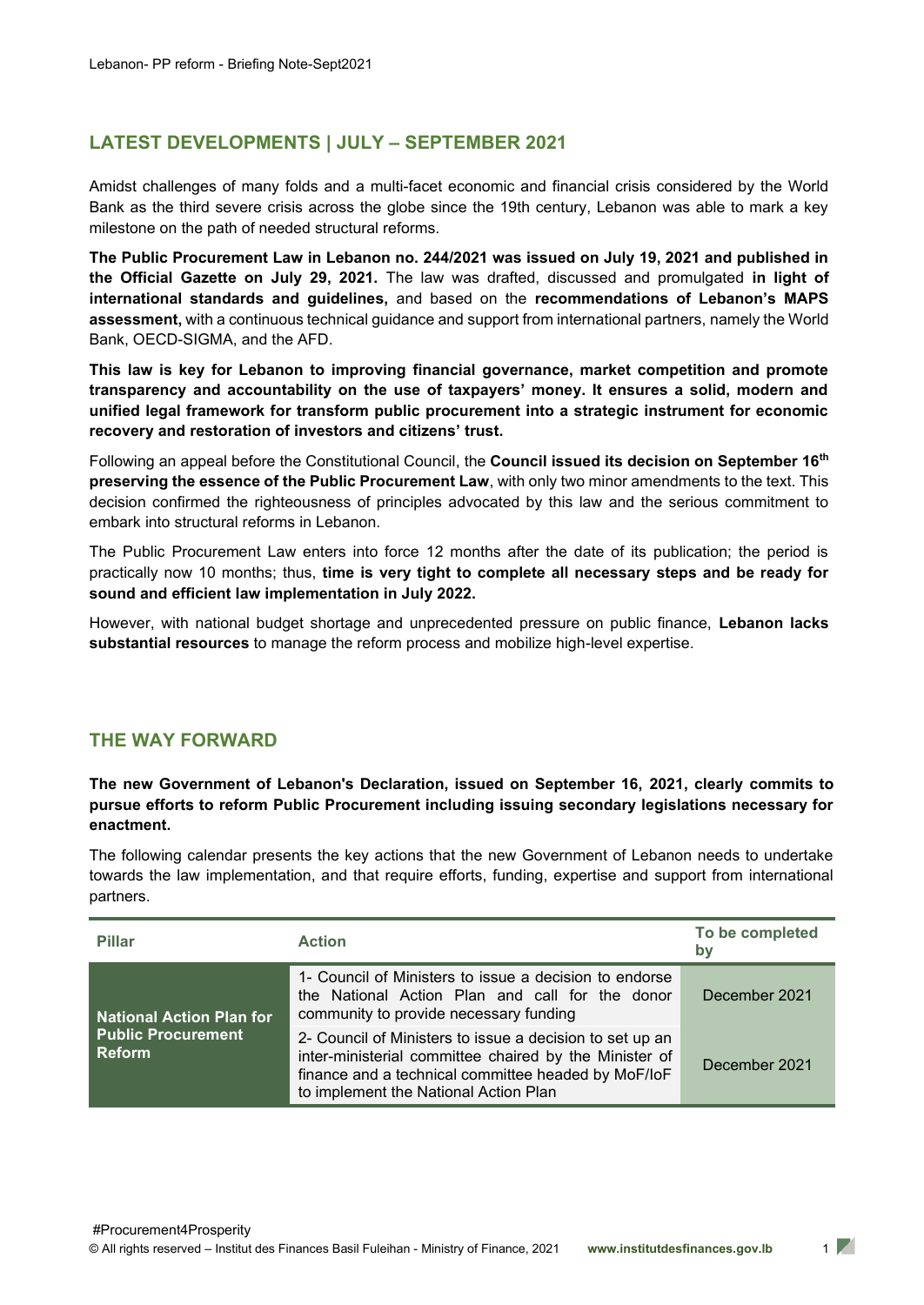| <b>Secondary legislations</b><br>for PPA and RCA | Prepare secondary legislations for Public<br>$1 -$<br>Procurement Authority (PPA) and Review and<br>Complaints Authority (RCA) and conduct necessary<br>public consultations | January 2022     |
|--------------------------------------------------|------------------------------------------------------------------------------------------------------------------------------------------------------------------------------|------------------|
|                                                  | 2- Council of Ministers to issue a decree on the<br>secondary legislations of PPA and RCA                                                                                    | March 2022       |
| <b>Standard Bidding</b><br><b>Documents</b>      | 1- Develop, test and finalize the standard bidding<br>documents (SBDs)                                                                                                       | April 2022       |
|                                                  | 2- Council of Ministers to issue a decree to make the<br>use of SBDs mandatory                                                                                               | <b>June 2022</b> |
| <b>Professionalization</b>                       | 1- Council of Ministers to issue a decision endorsing<br>the capacity building and professionalization strategy                                                              | December 2021    |
|                                                  | 2- Mobilize resources and launch training on public<br>procurement                                                                                                           | January 2022     |
|                                                  | Council of Ministers to issue a decree<br>3-<br>on.<br>competency framework and professionalization of<br>procurement workforce                                              | June 2022        |
| <b>E-Procurement</b>                             | 1- Council of Ministers to issue a decision endorsing<br>the E-procurement strategy and workplan                                                                             | January 2022     |
|                                                  | 2- Implement the e-procurement platform                                                                                                                                      | <b>July 2022</b> |